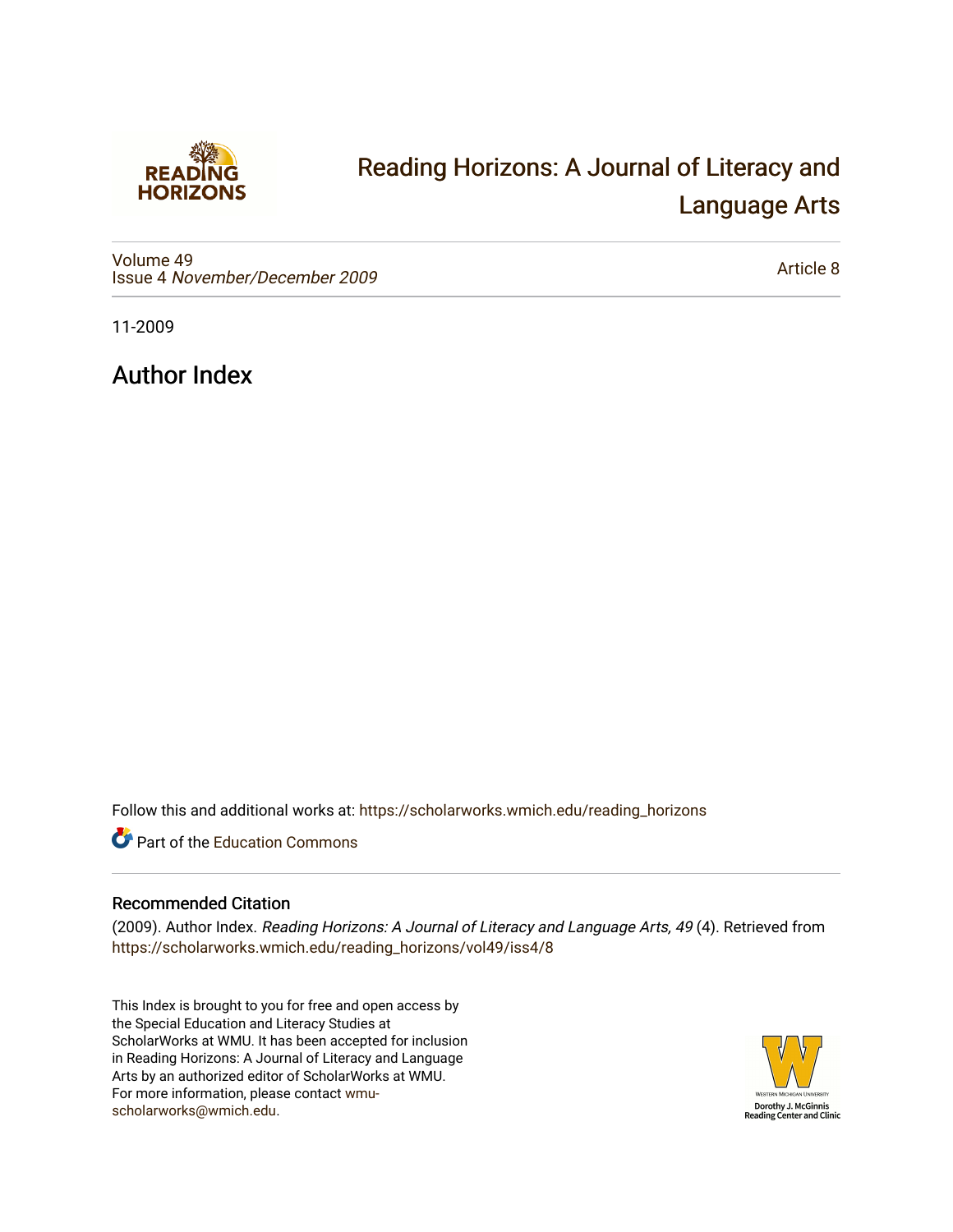

## **Author Index**

| <b>Authors</b>                                           | <b>Issue</b>   | Page         |
|----------------------------------------------------------|----------------|--------------|
| Barry, Arlene<br>University of Kansas                    | 1              | 31           |
| Braun, Gretchen<br>Longwood University                   | 4              | 269          |
| Brown, Rachel<br>Syracuse University                     | 3              | 221          |
| Cohen, Lynn<br>Long Island University                    | 2              | 101          |
| Collopy, Rachel M.B.<br>University of Dayton             | 3              | 239          |
| Daisey, Peggy<br>Eastern Michigan University             | 2              | 167          |
| Dinnen, Janet L.D.<br>Cheyenne Mountain Charter Academy  | 3              | 239          |
| Fresch, Mary Jo<br>The Ohio State University at Marion   | 1              | 53           |
| Gallant, Patricia<br>University of Michigan - Flint      | 3              | 201          |
| Garth-McCullough, Ruanda<br>Loyola University of Chicago | $\mathbf{1}$   | $\mathbf{1}$ |
| Gauthier, Lane Roy<br>The University of Mississippi      | 4              | 285          |
| Holmes, Kerry P.<br>The University of Mississippi        | $\overline{4}$ | 285          |